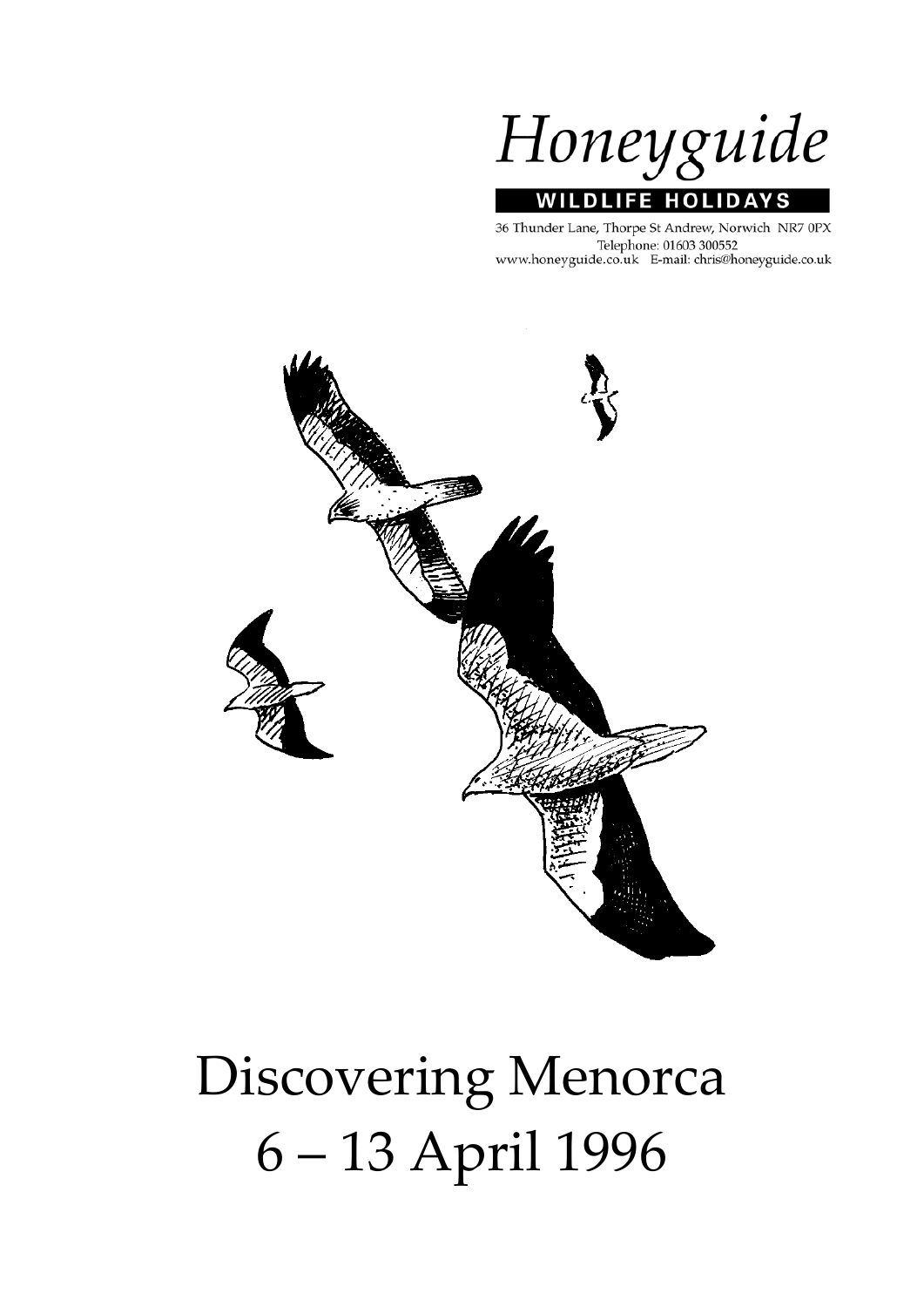# **DISCOVERING MENORCA 6 – 13 April 1996**

The group

Shirley Sprague

Nancy Taylor

Guy Daniel Elizabeth Daniel

Enid Broxup

Maureen Clarke Joy Edwards

Jennie Le Huquet Dougie Le Huquet

Michelle Le Huquet Brian Knowles

Jumbo Burrough Jo Burrough

Leaders: Graham Hearl Chris Durdin

Our hosts at Matchani Gran were Jenny and Shaun Murphy. The group was also joined on 11 April by John Seymour, historian and Menorca resident, and by Santí Catchot from the Balearic Ornithological Group (GOB) on 12 April.

As always, this holiday contributed to the protection of the wildlife that we enjoyed by way of a donation to GOB. A thank you letter from GOB appears at the end of this report (on these web versions in the scanned Menorca Plants 1996 document). This holiday's contribution of £400, made up of £25 per person in the group, is part of a total of £2,370 given to GOB since the first Balearic Honeyguide holiday in 1992. Over £10,000 has been given to conservation projects in Europe since Honeyguide started in 1991.

This report was written by Chris Durdin, with special thanks to Jennie Le Huquet for the list and information on flowers. Jennie's typed list of plants is scanned as a separate PDF. In this report she is Jennie with 'ie' at the end and Jenny with a 'y' is Jenny Murphy from Matchani Gran.

Cover illustrations by Rob Hume, Egyptian vultures with a pale phase booted eagle, other illustrations also by Rob *Hume except black‐winged stilts by Gary Wright.*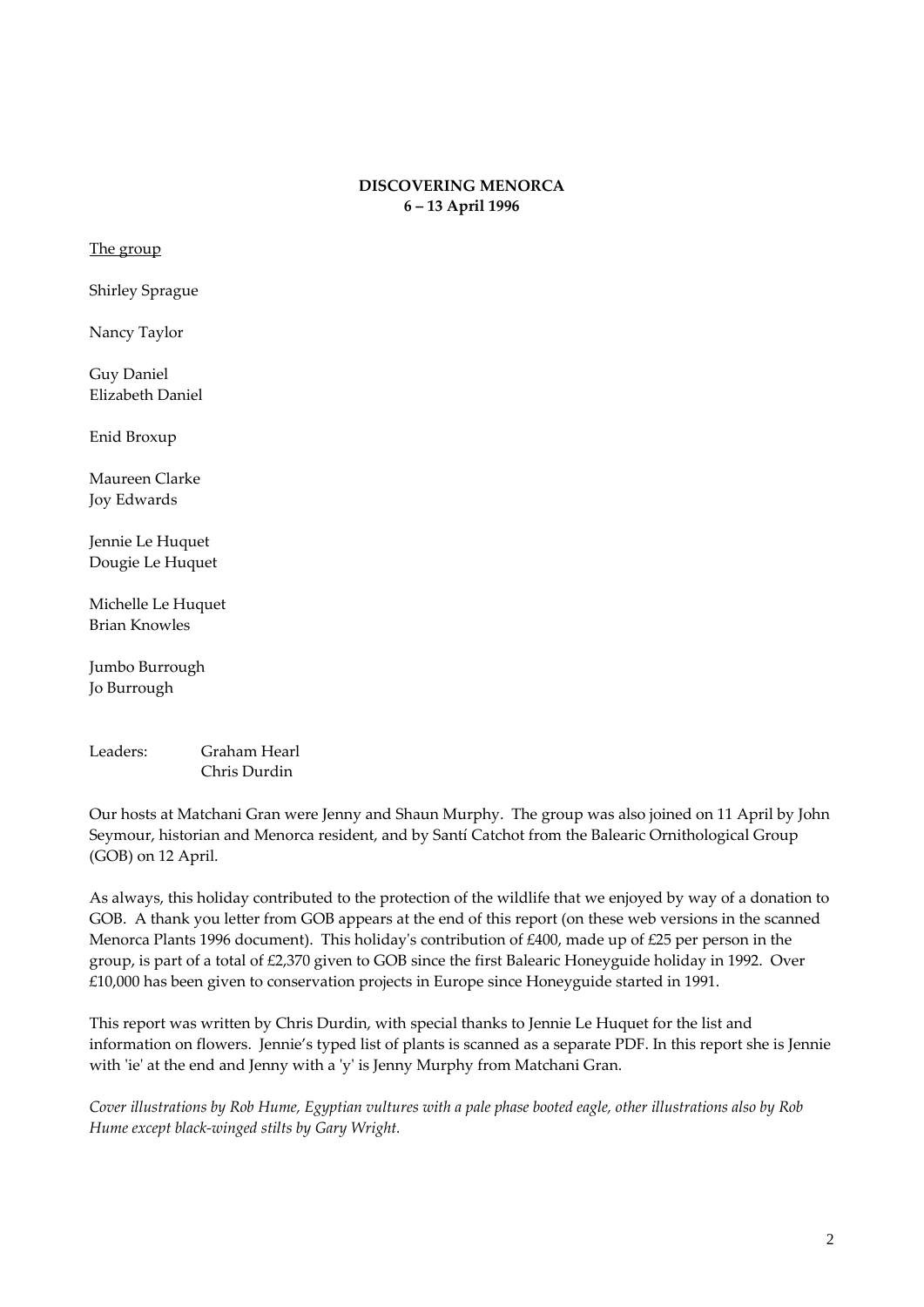#### Saturday 6 April ‐ Matchani Gran

At Luton airport ‐ or London Luton as it says nowadays ‐ those who had stayed overnight at the Hotel Ibis were joined by Joy and Maureen who had made an early start down the M1. A smooth flight to Mahón airport, where we were met by Shaun Murphy and Jan from Matchani Gran and co-leader Graham Hearl who had flown in from Mallorca. There was a robin on the grass outside the airport as the first of our two minibuses followed Shaun on the short trip to our base in the spacious old farmhouse of Matchani Gran. We passed giant fennel and patches of Bermuda buttercup on route, and our first hoopoe flew from under the Aleppo pines in Matchani Gran's drive - the best place to see them throughout the week. Jenny Murphy, Katy and Emma met us there, along with dogs and cats and a welcoming drink.

Last year's holiday was in mid-May, but it gave but a sample of the richness of the flowers of Menorca. Early April and they were at their best, and nowhere was richer than the field right by Matchani Gran. The orchid field' it became, with no less than six species there, namely mirror, yellow bee, milky, sawfly, bumblebee and small‐flowered tongue orchids. Corn buntings were singing as we moved away from tassel hyacinths and blue scarlet pimpernel into the next fields. There the first of many excellent views of thekla lark. There are no crested larks on the Balearics, which helps, and this often elusive species is easier to see on Menorca than Mallorca, and on Menorca there is nowhere we found better than our base for seeing this Mediterranean speciality.

The southern half of Menorca has hundreds, perhaps thousands, of tiny, rocky fields, always surrounded by walls of stone removed from the fields in an attempt to improve a meagre living. Several are attached to Matchani Gran, and here as elsewhere there often are – and were today – dozens of finches; linnets, greenfinches and goldfinches. Graham soon found a chiffchaff and migrant wood warbler and the resident Sardinian warblers chacked away as always. Enid alerted us all to two flying stone‐curlews rising from the fields and dropping in somewhere near the airport.

Back at base, what looked like a dead lizard hanging from a gutter was recognised by Graham as a Moorish gecko, rather comatose from cold. In Shirleyʹs warm hands it revived a little, and was placed somewhere safer from where it walked away a little later.

After a brief wildlife roll call, there was the first of many super and generous meals from the Matchani Gran crew, part and parcel of which is plenty of white or red wine, or both. Wildlife continues after dark here too: Graham and I found an Algerian hedgehog outside, and Michelle and Brian heard the local stonecurlews which were to call every evening round our home for the week.

# Sunday 7 April ‐ Son Bou, Torre dʹen Gaumés

On the south coast lies Menorcaʹs largest reedbed at Son Bou. Though the hills are built up with holiday development, the reedbed is intact, and is fronted by extensive vegetated dunes. On a bare patch we discovered orange‐bodied masonry bees, filling their hods, as Jumbo put it. In the little pool near the car park there was a little grebe and a coot and mallards of less than wild origin. We watched Coryʹs shearwaters and shags out at sea and an Audouin's gull flew past. This last species, one of the world's rarest gulls, was seen later again on the rocks farther along. The shout of a Cettiʹs warbler and a little later the 'zip..zip..zip' of a fan-tailed warbler were heard, and fine stonechats admired. The dunes were a blaze of colour, yellow vetches and medicks, many tongue orchids here and there, sea daffodil leaves and the large dark-centred lemon-yellow composite Urospermum. If ever there was a place for my first rule of botany to be invoked this was it - if it's not in flower and you are in a foreign country ignore it - yet still Jo and Jumbo passed multi‐coloured delights to puzzle over indeterminable emerging green leaves. I think they were persuaded to note the deep red Italian sainfoin (or French honeysuckle) by the minibuses.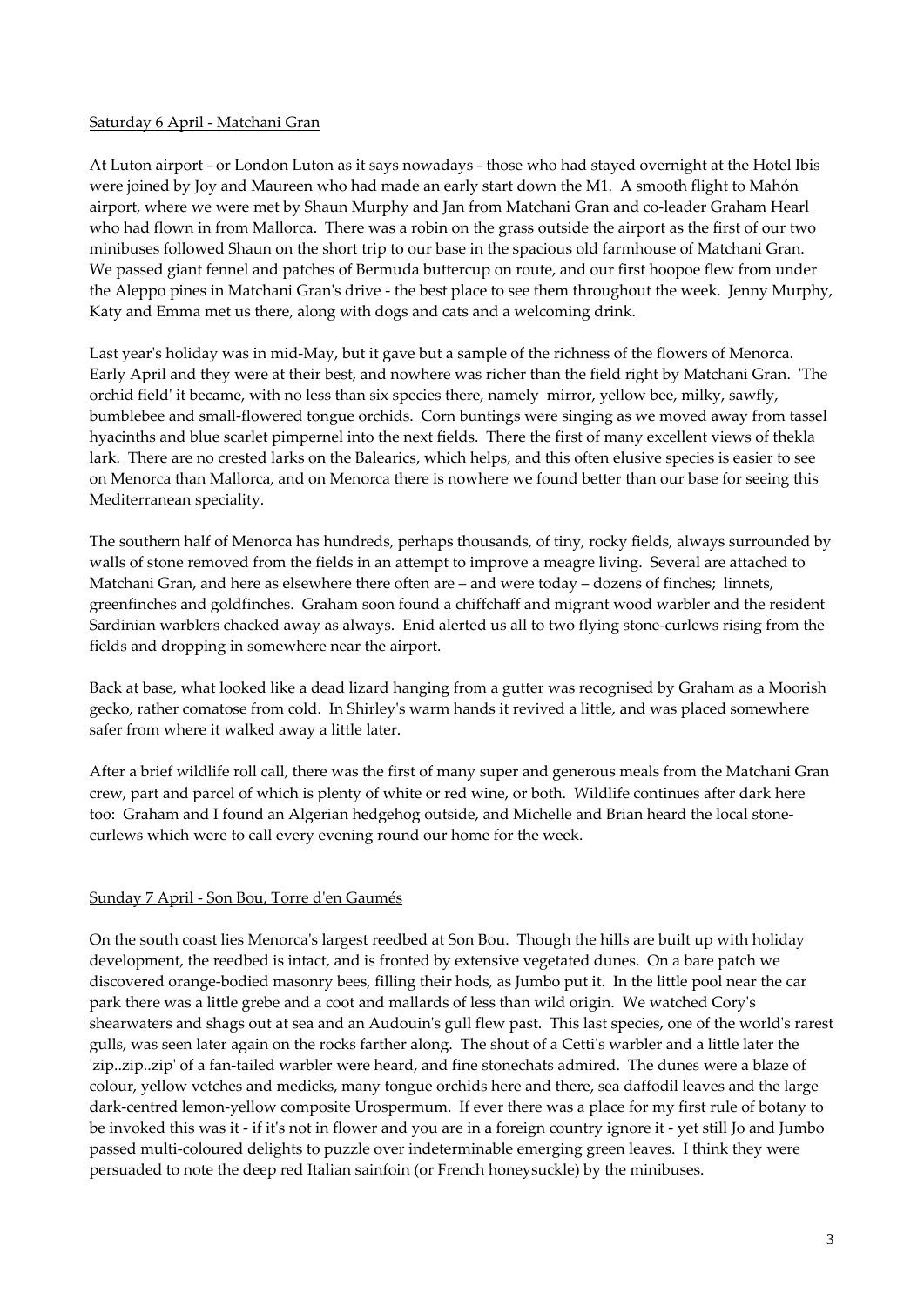Incidentally, the second rule of overseas botanising is that crucifers and composites can be passed over at the leaderʹs discretion. But rule one was put aside when I was persuaded to taste test the clematis growing in scrub patches on the dunes. The burning on my tongue confirmed it as *Clematis flammula*, fragrant clematis. Later it was found growing out of the wall on the north side of Matchani Gran.

After lunch in the dunes, we called at Torre d'en Gaumés, one of many prehistoric sites on Menorca, and a good little wildlife spot too. Plants included three‐cornered leek and the shrub prasium with its small, shining, nettle‐like leaves and white, lipped flowers. In the air were hummingbird hawkmoths and a red kite.



Between Alaior and Es Mercadal there was a fine pale phase booted eagle, and a dark phase booted eagle in more or less the same place returning later.

At Monte Toro, Menorcaʹs highest point, we dropped a small contingent to walk up the road past giant fennel and the bigs tufts of *Ampelodesmus* grass, with the rest of taking the lazy option of driving to the top. The view all over the island is one of the features here, today especially to the north - it was a little hazy towards Mahón. The simple and elegant church was decorated for Easter. Several of us had a drink in the warm afternoon sun.

Back at Matchani Gran, Graham and I explored Shaun's prickly pear wood and soon found a tortoise -Hermann's tortoise to be precise, by the pattern on the rear scales and the spur/claw on the tail. Several of the group were rounded up to see this, with Nancy earning a mention in despatches for appearing in dressing gown and slippers.

Jenny sensibly takes off two evenings a week from cooking, so we went off to eat in Es Castell (also known as Villacarlos). The route took us past many fascinating examples of modern sculpture on roundabouts on the edge of Mahón, perhaps a few more examples than originally intended. Safely parked, we took a quick turn around the historic town square on foot. There were children playing football alongside Indian bead trees and mulberries before we turned right again at the cannons towards the Restaurant España.

#### Monday 8 April ‐ Depuradora, Cavaller¡a, Tirant

First stop, north of Es Mercadal, was the townʹs Depuradora (water purification plant). The field opposite the lagoons was where most of the action was taking place, including a steady to-ing and fro-ing of yellow wagtails of various subspecies; Iberian, ashy-headed, yellow and blue-headed. Most excitement – for birds and birdwatchers – was with the little ringed plovers: at least five were displaying. Common sandpiper, blackcap and booted eagle were also seen.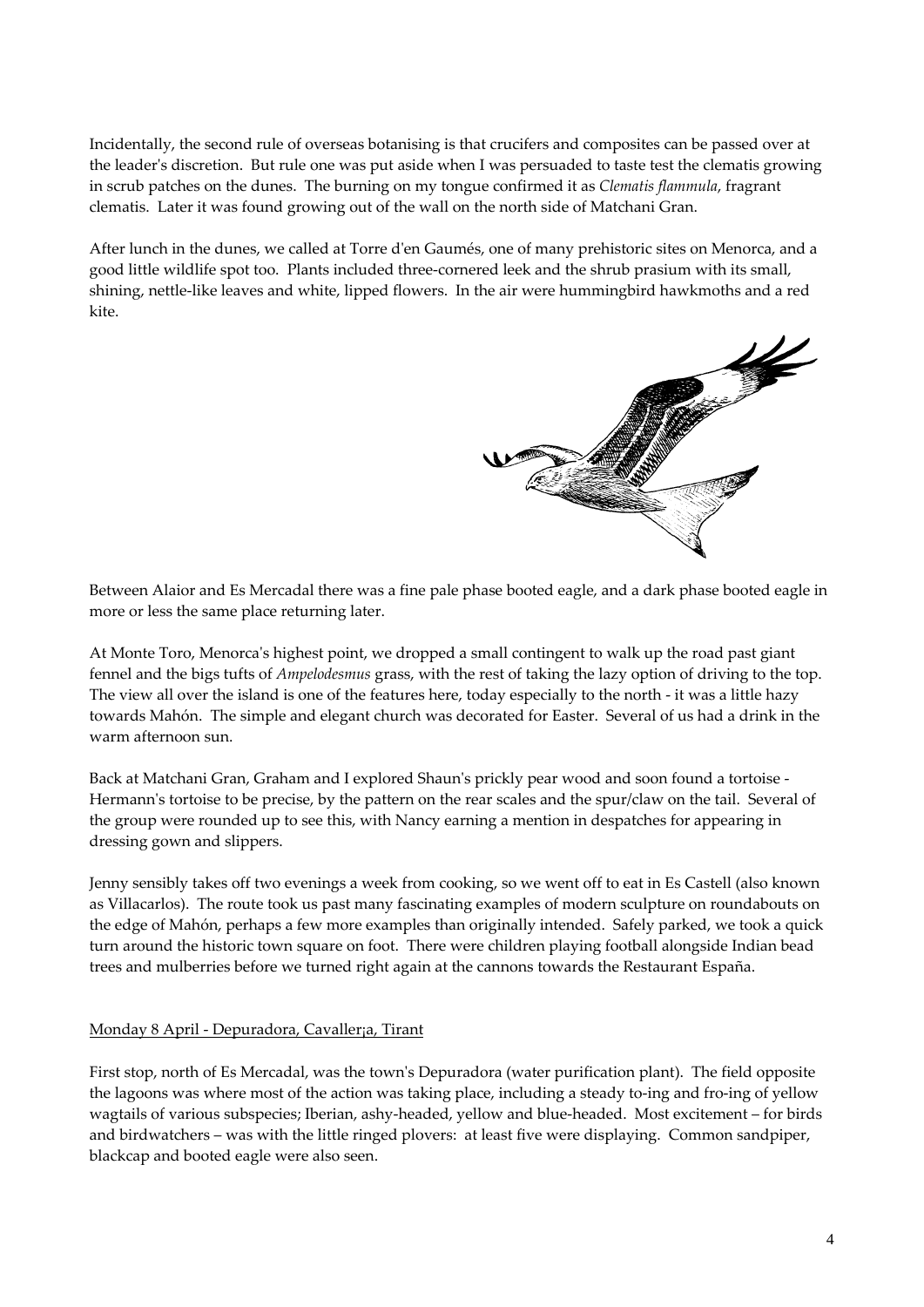On the road to Cavallería the first stop was by a clump of tamarisk into which a chiffchaff disappeared. Through the gates, a quick split of the group for a loo stop, then down to a sheltered cove. Tawny pipits were calling away as we explored the area before lunch, a male redstart was found not far from the boats by which we ate and Sardinian warblers were ever present. Doug found three crag martins and everyone looked into the clear sea around the rocks to admire jellyfishes and sea urchins (probably *Pelagia noctiluca* and *Paracentrotuis lividus*, reports Jennie).

By the road, before heading north to the cape, there was an Audouinʹs gull on a rock, then a distant osprey towards the lighthouse. This provided a clear incentive to get moving, and, a little later, round the back of the lighthouse, the osprey came past again in clear view. Out at sea, Coryʹs and Mediterranean shearwaters were settling in medium‐sized flocks ‐ an occasion where telescopes earn their keep.

The wetland at Tirant is seasonal, and it was at its best. From the road there were three male garganeys, shovelers and mallards, then three pale and one dark phase booted eagles overhead. Turning down the track by the side of the lake, there were little egrets and black‐winged stilts among the sheets of water crowfoot, and a dozen wood sandpipers dropped in. We resolved to return later in the week.



#### Tuesday 9 April ‐ Mahón and Algendar Gorge

Hangovers (or was it just the one?) under control, we were soon emerging from the underground car park into Mahón market. Many went from there down into the city to visit the cathedral of Santa Maria, the produce and fish markets, and to make various purchases from camera batteries to postcards to gin.

Towards the south‐west corner of the island is the town of Cala de Santa Galdana, from which Algendar Gorge winds inland. Over the low wall and we were into this gentle gorge. Pitch trefoil was smelt, with its tarry smell and purple pea flowers, and narrow‐leaved and grey‐leaved cistuses compared. Marsh harriers and herons seen here would both have been migrants. The butterfly net was in use too, with speckled wood (the brighter southern European sub‐species) and wood white studied in the box, and Cleopatra on the wing.

The gorge is one of the best places on the island to see Egyptian vultures, and they did not disappoint. At one stage there was a vulture, three dark phase booted eagles and a peregrine together in a thermal. An equally surprising bird of prey was a scops owl calling in broad daylight.

Shaun & Jennieʹs splendid picnics always came with fruit, and every day the quantity of bananas was increased and still they were all eaten. So there were none left for the barbecue this evening. The tortoise had been found again at Matchani Gran by Jo while the rest of us were in the gorge, and after our banana‐ less supper the Algerian hedgehog re-appeared. A scops owl sang later too - after dark this time.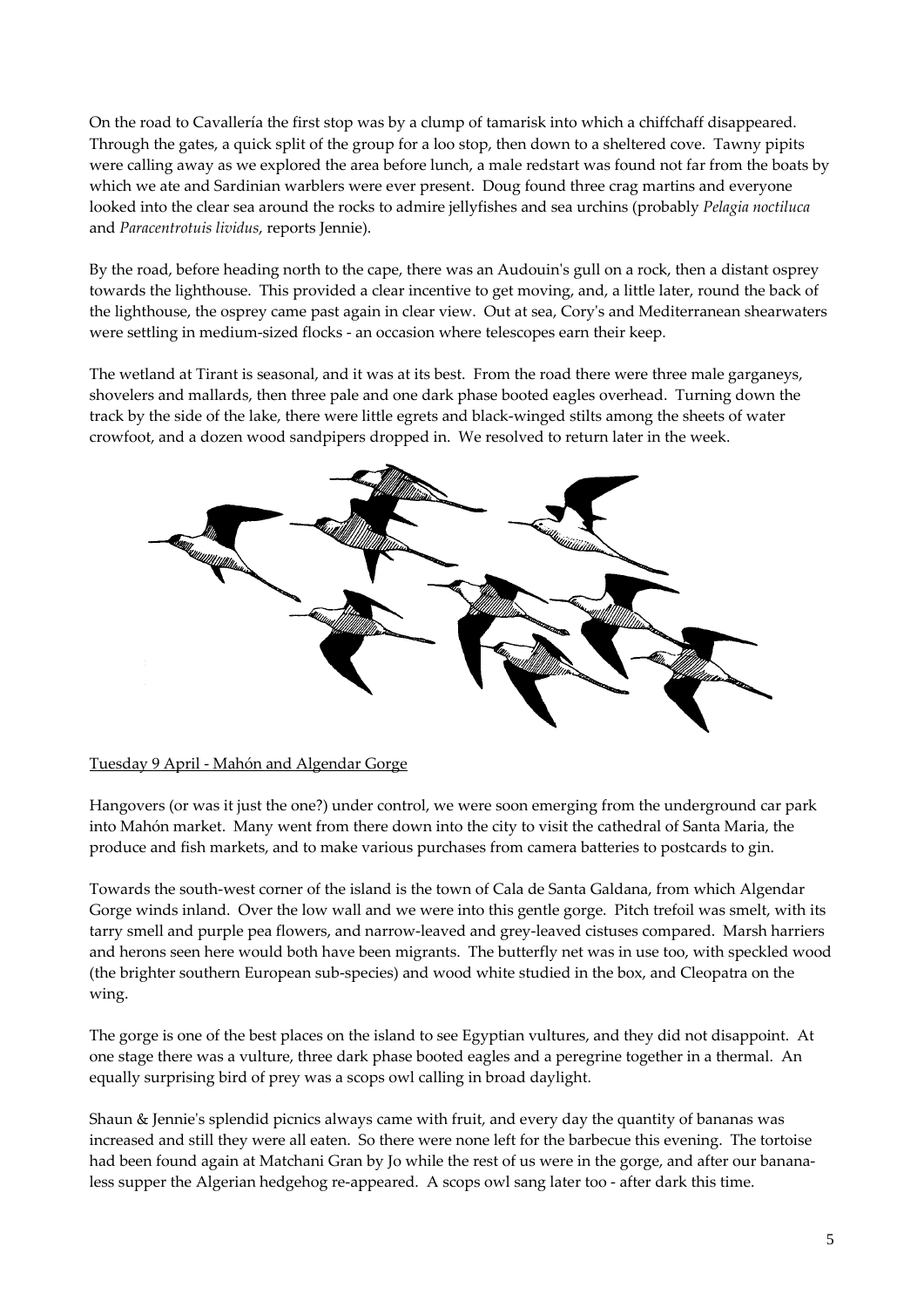# Wednesday 10 April ‐ Mongofre Nou and Es Grau

Mongofre Nou has a super selection of lagoons and scrub, and is one of the best birdwatching sites on the island. The owners, a large private estate, have recently made an agreement with GOB, which is studying the migrant and waterbirds there, and they arranged access for us. It was a woodchat shrike, of the Balearic subspecies, which first grabbed our attention. We found seven black‐winged stilts and three spotted redshanks and a small flock of green sandpipers dropped in. Early April is a touch early for Menorca's many bee-eaters, but their distinctive 'prruip..prruip' calls alerted us to a group of seven overhead. There was an Egyptian vulture and both chiffchaff and cuckoo were heard.

Sage-leaved (large white flowers) and narrow-leaved (small white flowers) cistuses were commonplace here, but not so the serapias - tongue-orchid - by the road, a puzzling specimen that may have been a hybrid. There were also two of the white‐flowered dorycniums here, both *hirsutum* and *pentaphyllum*. Back past the tree heather and strawberry tree by the gate into the estate, we rejoined the minibuses. A short trip followed to where we lunched on the terrace of house owned by a friend of Shaun's, Dudley, overlooking the Es Grau area.

I returned to Matchani Gran to drop Jo, then came back to the agreed rendezvous to find no group. Following views of a great white egret, high water levels had forced a different way into this area of wetland, dunes and pines. Re-united not far down the road by the beach, we all went up a slope to a view over the lake. This field was thick with orchids; hundreds of mirror orchids, dozens of yellow bee orchids, and scores of sawfly orchids. There was a serapias that was quite white, and pyramidal orchids both white or very pale pink. We puzzled if this was chance, or perhaps a nutrient deficiency that caused these similar variants.

The woods were a little birdless this afternoon, though chaffinch was new for the list. At the far side of the woods there was a choice of a short wade across the flooded track, which Guy, Liz and myself braved, while the rest of the group returned through the woods.

Shaun, Jennie and Jan joined us for the evening meal at Ses Torrades in Es Castell.

# Thursday 11 April ‐ La Vall estate, Cala Morell and Cuitadella

First stop was by the 'M1' (actually the 721) for the most immaculate, stunning purple heron you could imagine, no doubt a migrant just arrived and happily feeding in a field very close to the road.

The second unscheduled stop was made for a striking-looking field, dominated by creamy-white hollowleaved asphodels *Asphodelus fistulosus*. It was the time of year for fields a haze of one colour; elsewhere field marigold (soft orange) , the thistle *Galactites tomentosa* (pinky‐purple), crown daisies (yellow and white) or Bermuda buttercup (yellow) would dominate.

La Vall is another private estate, but with an agreed access route though the woods down to Cala Agaiarens. This heavily northern corner of Menorca is the best area for birds of prey on the island. At one stage there were red kite, peregrine, sparrowhawk and Egyptian vulture together in one thermal. As in so many places there were booted eagles too, but the most interesting raptor record was a steppe buzzard *Buteo buteo vulpinus*, the eastern sub‐species of buzzard with a pale or reddish tail, which moves through the Bosphorus, and eastwards from there, in enormous numbers but also through the Balearics in small numbers. There was a second steppe buzzard as we overlooked the cove where Jenny found a tawny pipit as well as various flowers. Lunch was in the shade back near the minibuses.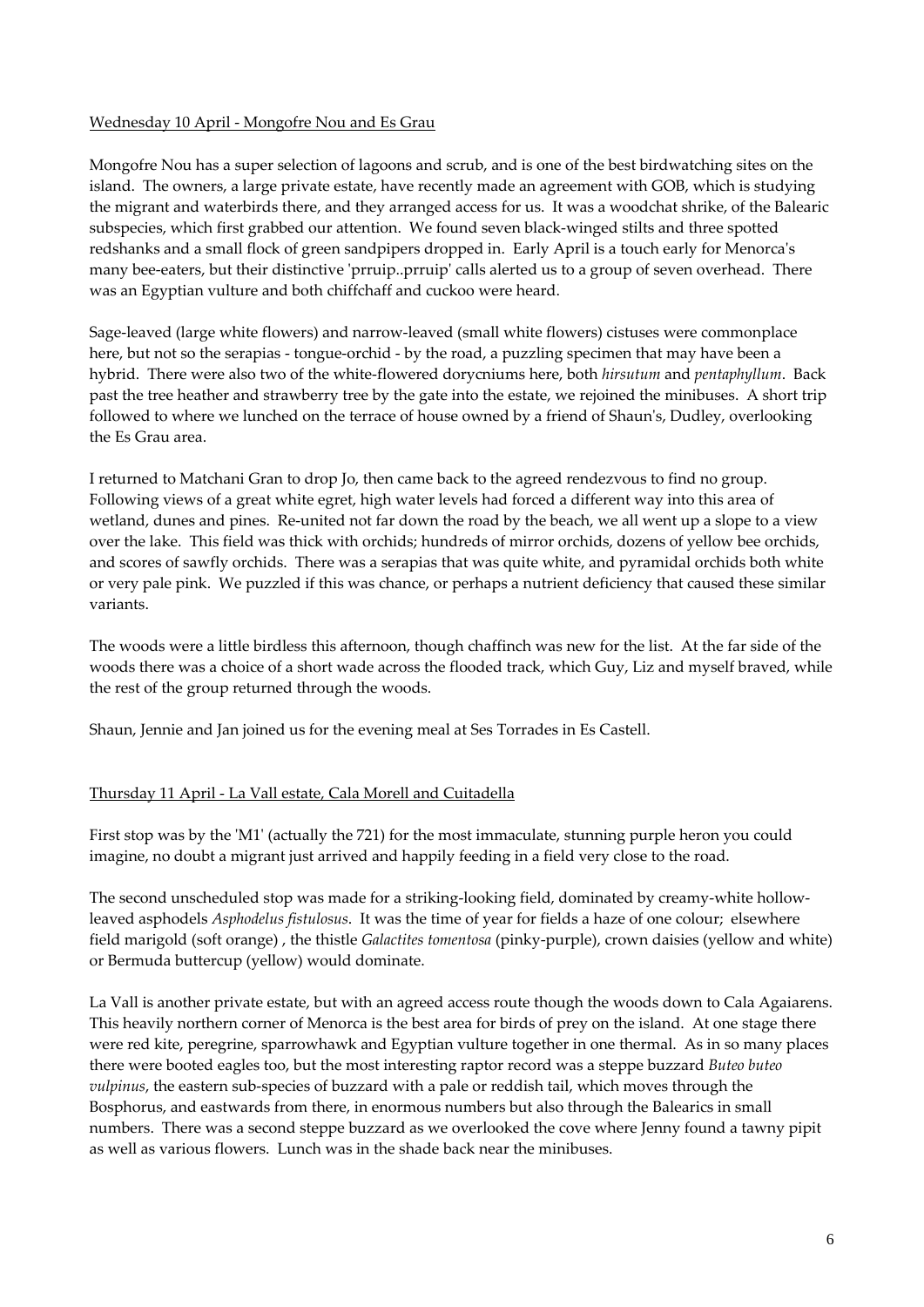At Punta de S'Escullar by Cala Morell, the cliff-top wild flowers would have put any rock garden to shame. A mystery remains about the identity of the large yellow broomrapes (in hindsight, probably *Cistanche phelypaea*). Two bright slate‐blue blue rock thrushes and a female were seen well.

After Cala Morell we visited some caves at the head of the ravine which leads downs to the cala. These burial caves were hewn into the rock towards the end of the Bronze Age and during the Iron Age, and form one of the biggest and most spectacular prehistoric necropolises not only on Menorca but throughout the Mediterranean as well.

Time was a little short so the tour of Ciutadella was a brief one, but time enough to take in the old port and town square of the former Menorcan capital. We bumped onto an English walking group at the final stop of the day, the only two-storey prehistoric site on the island, the Naveta that lies just south of the main road west of Ciutadella.

Somehow Dougie had failed to see a hoopoe well all holiday, and by common consensus the drive into



Matchani Gran was the best place to see them. But despite the informal swapping between minibuses, he was always in the bus at the back which couldn't see them as well as the lead bus. So by special arrangement, today he was in Chrisʹs bus which was taking the lead. But after Alaior, with Chris's minibus returning via the main road, Grahamʹs bus turned off via the shorter (but slower?) back route. So would Doug be at the back again? The tension mounted, the first bus stuck behind slow moving traffic on the 721. Right up the hill towards the airport, right again by the roundabout with the triangular sculpture, past the end of the runway and those often admired Norfolk Island pines, and into San Clemente. A left turn, and there was Grahamʹs bus, just behind. And was the hoopoe there? Look for Doug on another Honeyguide holiday and ask ...

Historian John Seymour and his wife joined us for supper and gave us insight into Menorca's varied and often troubled history.

#### Friday 12 April ‐ Tirant, Fornells and Punta Prima

We had promised ourselves a return to this superb wetland, and it was worth it. There were various goodies; two marsh harriers, greenshank, nine black‐winged stilts, two spotted redshanks, ruff, a pallid swift and sand martins. But all were overshadowed by the pratincole overhead, around us, away, back again, off into the distance. What a bird ...

At Cala Tirant, not far away, there was a tortoise for all to see and another cistus species, *Cistus cretica*.

Fornells is one of the prettiest coastal towns on the island, and we had coffee at a cafe overlooking the bay. At the Fornells salinas, down the road, there was the best view of a fan‐tailed warbler to date, but little else of note.

A siesta back at base was followed by a short drive to the south‐east corner of the island at Punta Prima. Highlights included another mysterious broomrape, reddish this time, a host of orchids and other flowers in the coastal scrub, a flock of Coryʹs shearwaters at sea and several migrant wheatears.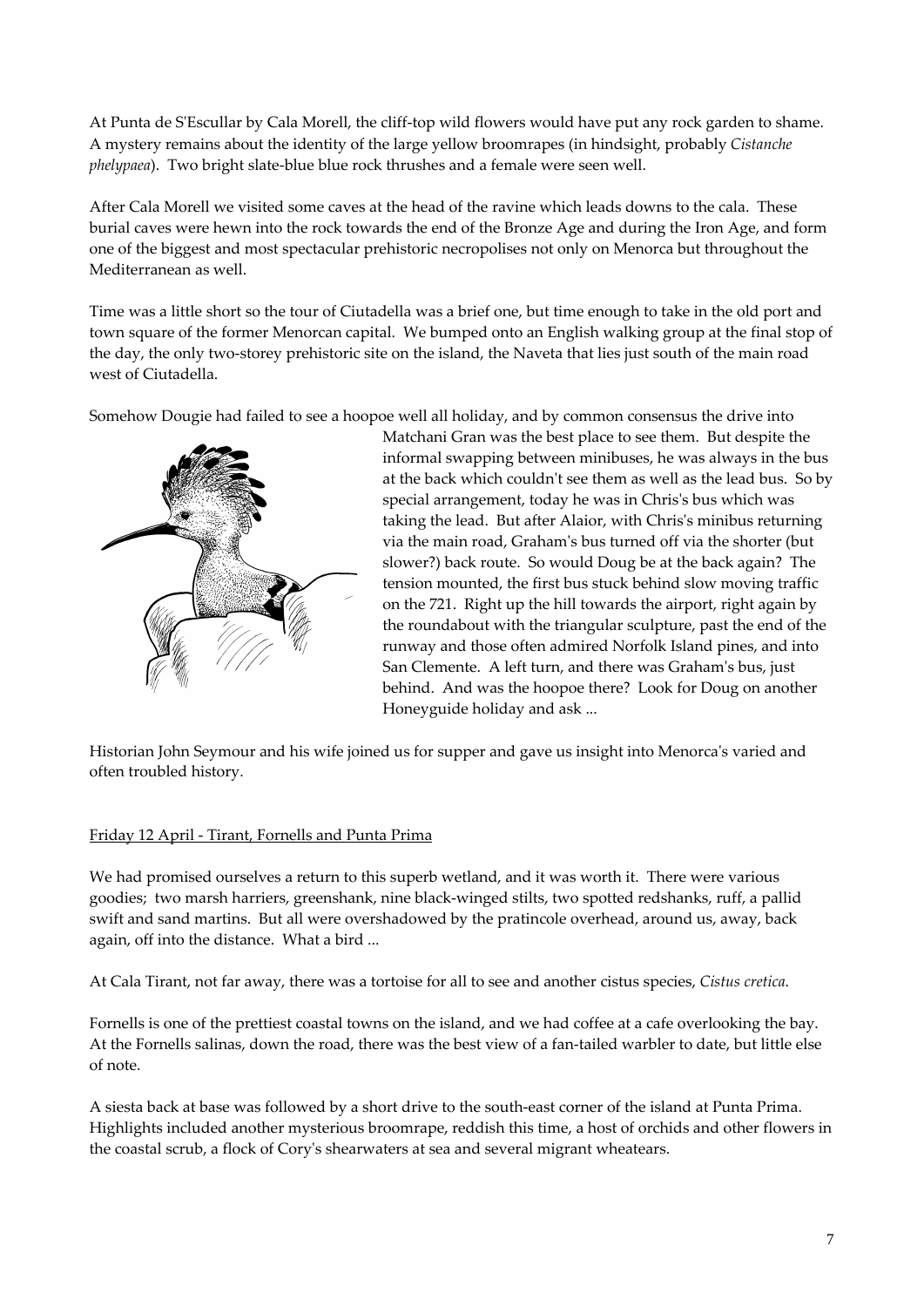That evening we were joined by Santí Catchot from the Balearic Ornithological Group (GOB). As well as giving him the Honeyguide cheque, we found out a lot about the islandʹs wildlife, especially the mixed fortunes of birds of prey. For ospreys it is good news. From one pair in 1981, they have increased to seven resident pairs in 1996. This has been achieved by protection by GOB wardens, despite the threats of disturbance and urbanisation of the coast. For red kites, however, the trend is downwards, from 100 pairs or more ten years ago, the highest density in Europe, to ten pairs or less now. Last yearʹs group had heard about the problem of poisoning. A search by 20 GOB volunteers over the last winter had revealed another serious worry. Under electric wires, 15 corpses had been found, apparently electrocuted on account of shorting on the particular type of pylon now widely used. Also, 80‐90 ravens had been found, another species in decline. Contact with the electric company is in hand, and environmental education remains a high priority for GOB. In support of the latter, a poster of red kites has been widely distributed, and each of the group was presented with a copy in exchange for the traditional Honeyguide cheque - 'serious money' in Grahamʹs words for a small organisation like GOB.

The usual generous supper was followed by poetry, limericks and laughter, and presentations by Shaun, not least to Joy for being first in the pool in 1996.

Wildlife lists – see separate PDF for plants

#### Butterflies

| 6 April  | Cleopatra (right) |
|----------|-------------------|
|          | Large white       |
| 7 April  | Wall              |
|          | Clouded yellow    |
| 9 April  | Speckled wood     |
|          | Bath white        |
|          | Painted lady      |
| 10 April | Small copper      |
| 11 April | Green hairstreak  |
|          | Red admiral       |
| 12 April | Small white       |



Also an unidentified blue and a small heath type were seen

Some notable insects Hummingbird hawkmoth Egyptian locust Carpenter bee *Xylocopa violacea*, which nests in dead wood, seen around Matchani Gran Masonry bees

Reptiles Moorish gecko Hermann's tortoise Lilfordʹs wall lizard